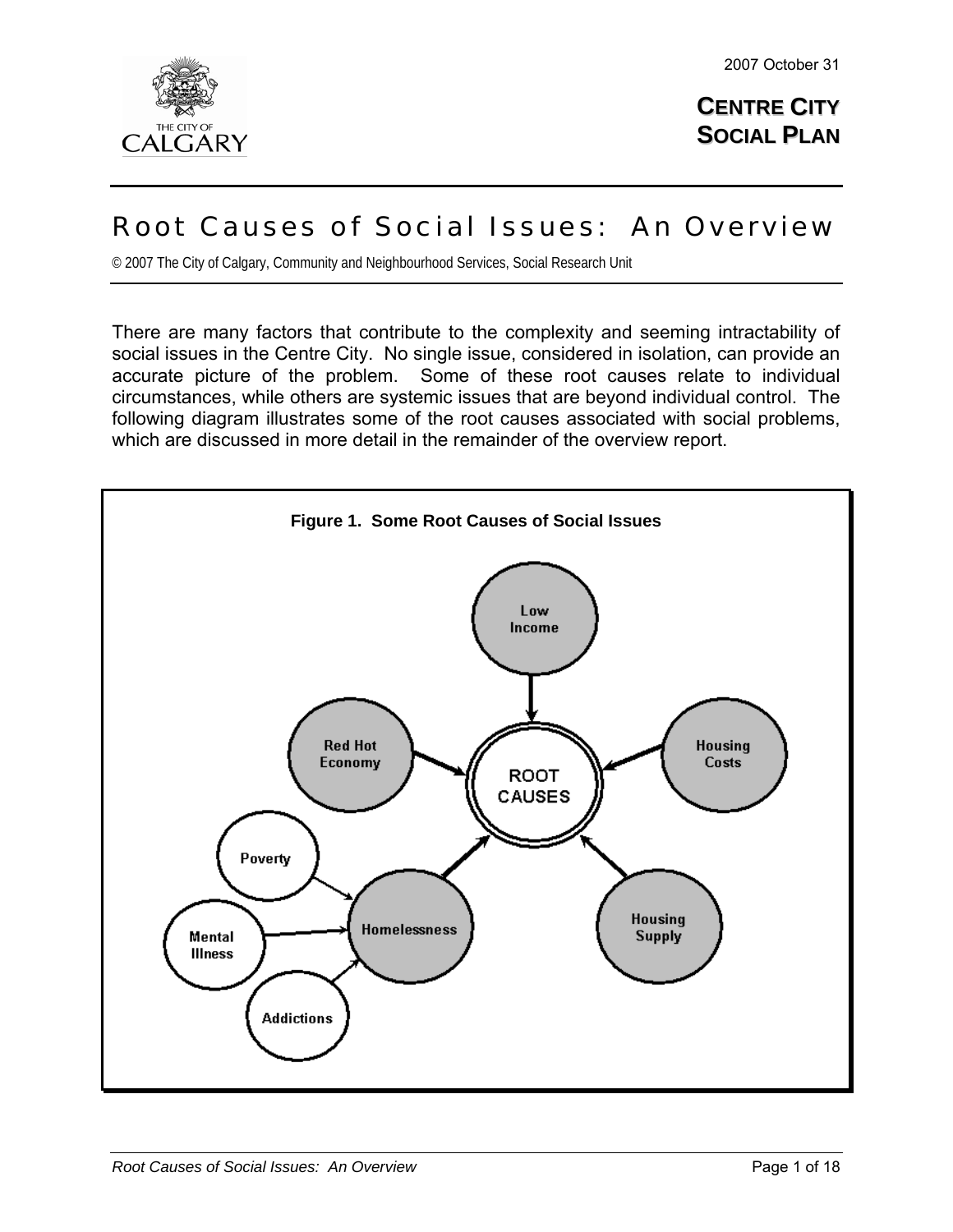#### **Low Income**

Alberta's minimum wage was increased from \$7.00 to \$8.00 per hour on September 1, 2007 (Government of Alberta, 2007*a*: 1). At this new rate, working 40 hours per week for 52 weeks per year would yield an annual pre-tax income of only \$16,640 (or \$17,306 including holiday pay). This is \$3,896 below the 2006 pre-tax Low-Income Cut-Off of \$21,202 for an *individual* living in a city with a population over 500,000, and \$15,144 below the \$32,450 Low-Income Cut-Off for a *family of three* (Vibrant Communities Calgary, 2007*a*: 1; Statistics Canada, 2006*b*: 23).

Although only 1.3% of Alberta's employees earn minimum wage, that number disguises a profound effect on women, who made up 66% of minimum wage workers in Alberta in 2007. It also has a disproportionate effect on young people, since 43.3% of minimum wage earners were aged 15 to 19 and another 16.9% were aged 20 to 24 in 2007 (Government of Alberta, 2007*a*).

The recent increase in Alberta's minimum wage brings it more in line with the other western provinces, which currently have a minimum wage of about \$8.00 per hour. However, this is still less than current rates of \$8.25 to \$8.50 per hour in the Northern Territories and, without further increases, will fall significantly behind planned increases of up to \$10.25 in 2010 in Ontario (Government of Canada, 2006) and up to the Low-Income Cut-Off in Saskatchewan in 2010 (Government of Saskatchewan, 2007).

Another way of thinking about this issue is by considering the "minimum housing wage" required to pay for shelter in Calgary without spending more than the national standard of 30% of gross household income. As shown in Table 1, the 2006 minimum housing wage needed in the Calgary Census Metropolitan Area (CMA) ranges from \$11.87 per hour for a bachelor apartment to \$18.46 per hour for a two bedroom apartment.

One can also look at the number of minimum wage workers needed to pay for apartments of various sizes in Calgary, which is also shown in Table 1. Using data for 2006, which is the most current available, at the previous minimum wage of \$7.00 per hour, 1.7 full-time, full-year workers would be required to affordably pay for a bachelor apartment and 2.6 full-time, full-year workers would be needed to affordably rent a two bedroom apartment.

A \$1.00 per hour wage increase to \$8.00 per hour would not significantly improve this situation. Vibrant Communities Calgary (2007*b*: 1) has determined that "an individual working full time (35 hours per week, 52 weeks a year) needs to make a minimum of \$12 per hour to earn a Living Wage (or \$13.25 an hour in lieu of benefits). This figure is based on the Statistics Canada 2001 before-tax Low-Income Cut-Off (LICO) amount for an individual with no dependants, adjusted for Calgary's inflation."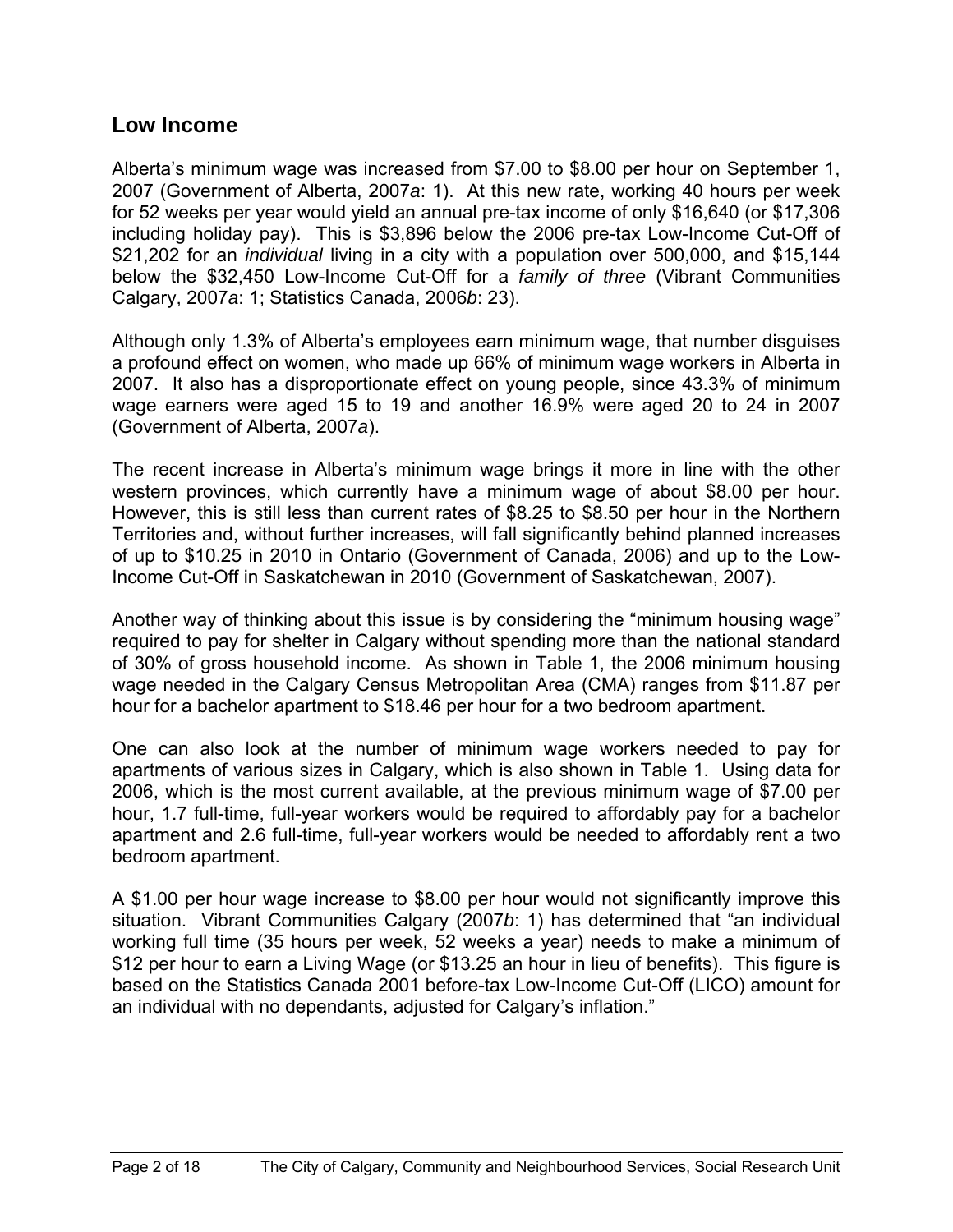| Table 1. Minimum Housing Wage in Calgary, 2006                 |                                                                       |                       |                                                   |                                                            |  |  |
|----------------------------------------------------------------|-----------------------------------------------------------------------|-----------------------|---------------------------------------------------|------------------------------------------------------------|--|--|
| <b>Apartment</b><br><b>Unit Type</b>                           | <b>Average Monthly</b><br><b>Apartment Rent,</b><br>by Unit Type (\$) |                       | <b>Minimum Housing</b><br><b>Wage for Calgary</b> | <b>Full-Time, Full-Year</b><br><b>Minimum Wage Workers</b> |  |  |
|                                                                | Calgary                                                               | Calgary<br><b>CMA</b> | <b>CMA, by Unit Type</b>                          | <b>Required to Afford</b><br><b>Average Market Rent</b>    |  |  |
|                                                                |                                                                       |                       |                                                   |                                                            |  |  |
| <b>Bachelor</b>                                                | \$618                                                                 | \$617                 | \$11.87 per hour                                  | 1.7 workers<br>earning \$7.00/hour                         |  |  |
| 1 Bedroom                                                      | \$781                                                                 | \$780                 | \$15.00 per hour                                  | 2.1 workers<br>earning \$7.00/hour                         |  |  |
| 2 Bedroom                                                      | \$962                                                                 | \$960                 | \$18.46 per hour                                  | 2.6 workers<br>earning \$7.00/hour                         |  |  |
| 3 + Bedroom                                                    | \$887                                                                 | \$884                 | \$17.00 per hour                                  | 2.4 workers<br>earning \$7.00/hour                         |  |  |
| Source: CMHC (2006b: 13, Table 1.1.2); Pomeroy (2007a; 2007b). |                                                                       |                       |                                                   |                                                            |  |  |

For those unable to work who rely on Income Supports, the National Child Benefit, or Assured Income for the Severely Handicapped (AISH), the picture is even bleaker. While employment for 40 hours a week at minimum wage would yield a monthly pretax income of \$1,387, Table 2 shows that social support programs in Alberta do not provide even that amount. To illustrate the challenges these low-income earners face, the maximum monthly affordable rent is also shown for each earning category. None of these low-income households could afford to rent a bachelor apartment in Calgary at the 2006 average monthly rent of \$618 (or \$617 for the slightly larger Calgary CMA).

| Table 2. Low Income in Alberta                                       |                                                                     |  |  |
|----------------------------------------------------------------------|---------------------------------------------------------------------|--|--|
| <b>Income Source</b>                                                 | <b>Monthly Income and</b><br>30% of Income<br>(for Affordable Rent) |  |  |
|                                                                      |                                                                     |  |  |
| <b>Alberta Minimum Wage</b>                                          | \$1,387                                                             |  |  |
| \$8.00 per hour                                                      | 30% for rent = $$416$                                               |  |  |
| <b>Income Supports - Not Expected to Work</b>                        | \$635                                                               |  |  |
| Example: Single individual with no dependents                        | 30% for rent = $$190$                                               |  |  |
| <b>Income Supports - Expected to Work</b>                            |                                                                     |  |  |
| <b>Example:</b> A lone-parent family with two children aged 6 and 14 | \$1,100                                                             |  |  |
| would receive \$880 per month from Income Supports plus \$220 per    | 30% for rent = $$330$                                               |  |  |
| month from the National Child Benefit                                |                                                                     |  |  |
|                                                                      | \$1,000                                                             |  |  |
| AISH - Maximum monthly living allowance for a single individual      | 30% for rent = $$300$                                               |  |  |
| Source: Government of Alberta (2007a; 2007c; 2005; 2004).            |                                                                     |  |  |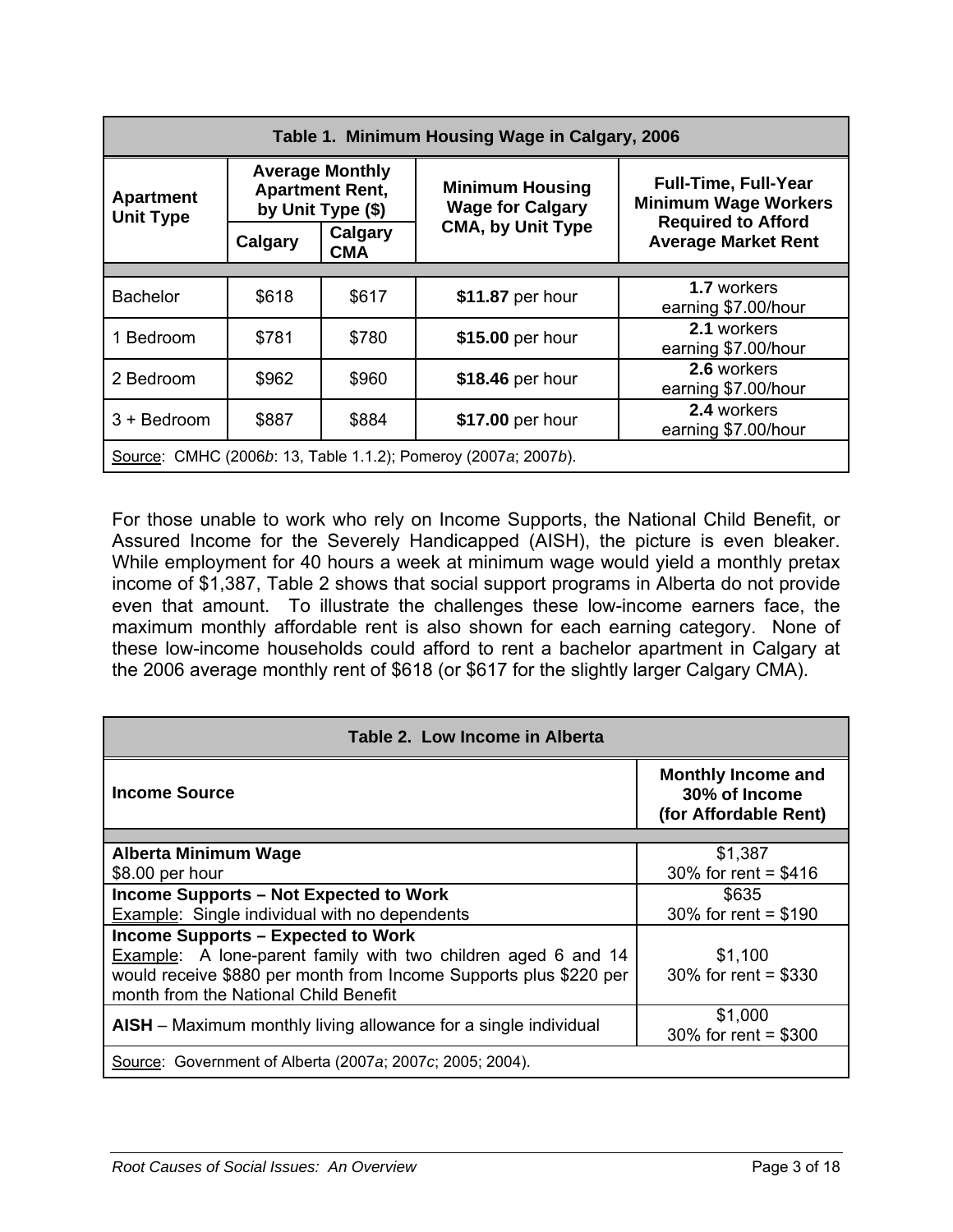Taking inflation into account, the National Council of Welfare (2006) notes that, in real dollars, the income of a single person on welfare has decreased by almost 50% since 1986 in Alberta. A lone parent with one child lost 23.3% in this period, while a couple with two children lost 22.4% of their income. In 2005, Alberta had the lowest real welfare incomes in all of Canada

Moreover, the eligibility requirements for other income support payments have been tightened considerably. Child benefits have been clawed back and other social supports such as employment insurance have become increasingly restricted, requiring more weeks worked to qualify, reduced maximum pay, and no eligibility for those who quit previous jobs 'without just cause.'

| Table 2. Low Income in Alberta                                       |                                                                     |  |  |
|----------------------------------------------------------------------|---------------------------------------------------------------------|--|--|
| Income Source                                                        | <b>Monthly Income and</b><br>30% of Income<br>(for Affordable Rent) |  |  |
|                                                                      |                                                                     |  |  |
| <b>Alberta Minimum Wage</b>                                          | \$1,387                                                             |  |  |
| \$8.00 per hour                                                      | 30% for rent = $$416$                                               |  |  |
| <b>Income Supports - Not Expected to Work</b>                        | \$635                                                               |  |  |
| <b>Example:</b> Single individual with no dependents                 | 30% for rent = $$190$                                               |  |  |
| <b>Income Supports - Expected to Work</b>                            |                                                                     |  |  |
| <b>Example:</b> A lone-parent family with two children aged 6 and 14 | \$1,100                                                             |  |  |
| would receive \$880 per month from Income Supports plus \$220 per    | 30% for rent = \$330                                                |  |  |
| month from the National Child Benefit                                |                                                                     |  |  |
|                                                                      | \$1,000                                                             |  |  |
| AISH - Maximum monthly living allowance for a single individual      | 30% for rent = $$300$                                               |  |  |
| Source: Government of Alberta (2007a; 2007c; 2005; 2004).            |                                                                     |  |  |

As shown in Table 3, a basic expenditure profile for a Calgary family of three with one teenaged child finds that they would require a minimum income of \$1,771 per month just to meet basic needs. This is significantly higher than the \$1,387 per month that would be earned by a minimum wage worker or the \$1,100 per month that would be received by a lone-parent with two school-aged children who is seeking work while receiving Income Supports.

In addition, according to the Retail Council of Canada, the average Canadian will spend \$337 on school supplies in 2007, which does not include "school resource fees, transportation fees, music and extracurricular fees, computer lab fees, field trips, athletic fees, and general school fees such as locker rentals, yearbook and graduation fees. It also does not include clothing (Vibrant Communities Calgary, 2007*a*: 3). Further expenses arise for families with infants or toddlers who require child care, even when that care is subsidized, as shown in Table 4.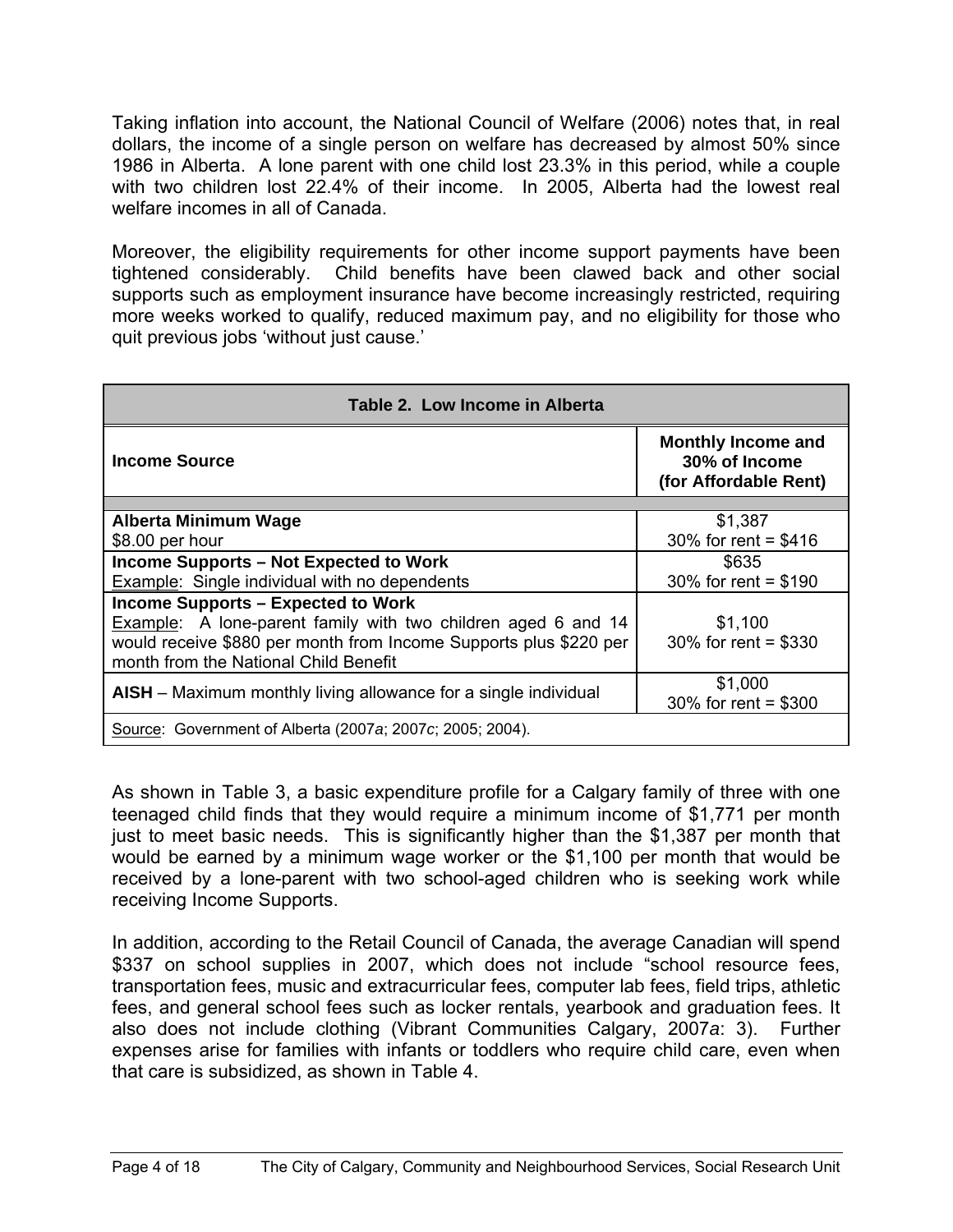| Table 3. Basic Monthly Expenses for a Lone-Parent<br><b>Calgary Household with Two School-Aged Children</b>                  |                     |  |  |  |
|------------------------------------------------------------------------------------------------------------------------------|---------------------|--|--|--|
| <b>Basic Household Expenses</b>                                                                                              | <b>Monthly Cost</b> |  |  |  |
| <b>Rent:</b> Two-Bedroom Apartment in Calgary (2006)                                                                         | \$962.00            |  |  |  |
| <b>Food:</b> Family of three comprised of a man 25-49 years, a woman<br>25-49 years, and a boy 13-15 years (2006)            | \$519.31            |  |  |  |
| Utilities: Includes telephone, power, water, sewer, garbage<br>collection, and land drainage (2006) – excludes heating costs | \$164.35            |  |  |  |
| Calgary Low-income Transit Pass (2007)<br>Transportation:                                                                    | \$37.50             |  |  |  |
| Alberta Health Care Premiums: Family Premium (2007)                                                                          | \$88.00             |  |  |  |
| <b>Total Basic Monthly Expenses for a Family of Three</b><br>\$1,771.16                                                      |                     |  |  |  |
| Source: Vibrant Communities Calgary (2007a: 1).                                                                              |                     |  |  |  |

| <b>Table 4. Additional Monthly Expenses for Families</b><br>with Young Children, Canadian Average, 2007 |                     |  |  |
|---------------------------------------------------------------------------------------------------------|---------------------|--|--|
| <b>Child Care Expenses</b>                                                                              | <b>Monthly Cost</b> |  |  |
|                                                                                                         |                     |  |  |
| Infant Child Care (\$800-\$1,000 per month) less subsidy<br>(\$575 per month)                           | $$225 - $425$       |  |  |
| Toddler Child Care (\$600-\$750 per month) less subsidy<br>(\$500 per month)                            | $$100 - $150$       |  |  |
| Source: Vibrant Communities Calgary (2007a: 3).                                                         |                     |  |  |

Many studies have shown that children growing up in poverty – with its associated problems such as unstable, poor quality housing and nutritional deficiencies – tend to have poorer health, less educational success, and other outcomes that are more likely to result in them continuing an intergenerational cycle of poverty. According to a 2004 study conducted by the Institute of Health Economics at the University of Calgary for the United Way of Calgary and Area, poor students are more than twice as likely as nonpoor students to drop out of high school. Poor children are also 1.8 times more likely to require special education resources (Shiell and Zhang, 2004).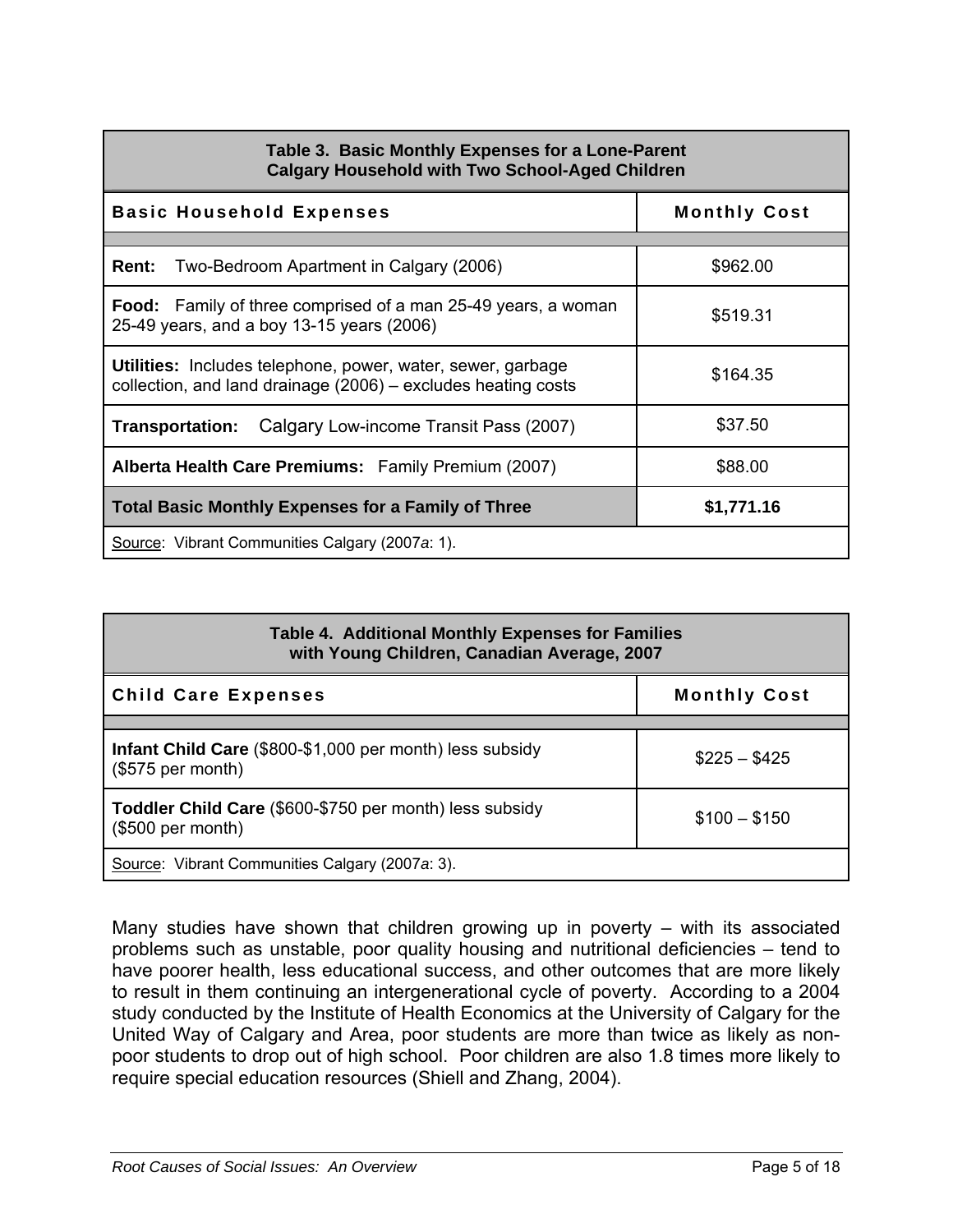These children not only face personal costs arising from living in poverty, they also cost taxpayers an extra \$8.25 million in health and education expenses, and may cost an additional \$46 to \$57 million per year in costs to the criminal justice, social services, and income support systems (Shiell and Zhang, 2004). The cost of prevention provided for a few years (for example, until a children reaches the age of 18) is widely understood to be far less than paying the societal costs of social welfare, incarceration, and so on.

# **Housing Costs**

Problems of low income are exacerbated when housing costs are high. As shown in Table 5, the average market rent in Calgary in 2006 was \$618 for a bachelor apartment, \$781 for a one-bedroom apartment, \$962 for a two-bedroom apartment, and \$887 for an apartment with three or more bedrooms (CMHC, 2006*b*: 13). Rental costs were similar for row homes, at \$705 for a one-bedroom row home, \$907 for a two-bedroom row home, and \$971 for a row home with three or more bedrooms (CMHC, 2006*b*: 22). Monthly rent increases in 2006 ranged from \$62 to \$153 per month, a sharp rise over 2005, when the *greatest* increase was just \$11 per month (City of Calgary, 2007*d*: 2). These rents are not affordable for many low-income Calgarians.

| Table 5. Average Monthly Rent in Calgary, 2006 |                                                                                            |        |                                                                    |                     |  |  |
|------------------------------------------------|--------------------------------------------------------------------------------------------|--------|--------------------------------------------------------------------|---------------------|--|--|
| <b>Type of Unit</b>                            | <b>Average Monthly</b><br>Change<br><b>Apartment Rent</b><br>from 2005<br>in Calgary, 2006 |        | <b>Average Monthly</b><br><b>Row Home Rent</b><br>in Calgary, 2006 | Change<br>from 2005 |  |  |
|                                                |                                                                                            |        |                                                                    |                     |  |  |
| <b>Bachelor</b>                                | \$618                                                                                      | ↑ \$94 | n/a <sup>1</sup>                                                   | n/a <sup>1</sup>    |  |  |
| One Bedroom                                    | \$781                                                                                      | \$115  | \$705                                                              | \$62                |  |  |
| Two Bedroom                                    | \$962                                                                                      | \$153  | \$907                                                              | \$118               |  |  |
| Three+ Bedroom                                 | \$887                                                                                      | \$111  | \$971                                                              | \$130               |  |  |
|                                                |                                                                                            |        |                                                                    |                     |  |  |

Notes:

1 The 2006 data was either suppressed to protect confidentiality or was not statistically reliable (CMHC, 2006*b*: 22, Table 2.1.2 notes).

Source: CMHC (2006*b*: 13, Table 1.1.2; 22, Table 2.1.2).

When we examine housing need in Calgary as a whole, 17.6 percent of *all* Calgary households earn less than 65% of area median income (\$38,000 per year) and spend more than 30% of gross household income on shelter. This is a staggering 58,555 households. Among all *renter* households in Calgary, 34.1% have low income and are overspending on shelter (34,650 households). An additional 23,905 *owner* households (10.4% of all owner households) share this dilemma (City of Calgary, 2004: 3; 10).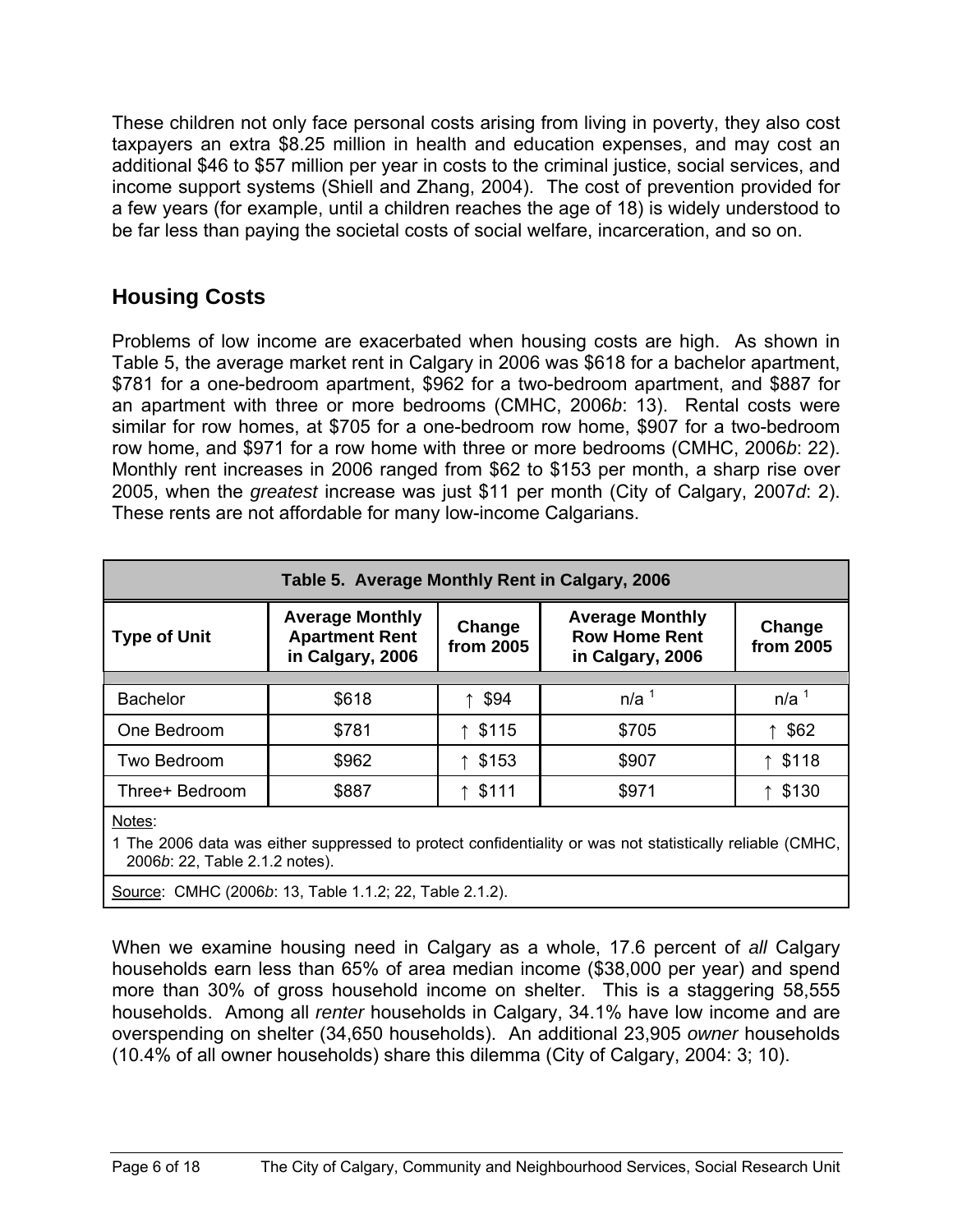Within the Centre City, the proportion of *renters* spending more than 30% of gross household income on shelter in 2001 was almost identical to that of Calgary as a whole. However, a significantly higher proportion of renters were overspending on shelter in the Downtown West End (53.7%), Chinatown (49.6%), and the Downtown Commercial Core (40.7%). Each of these communities has a much higher proportion of persons living in low-income households than the rest of Calgary (City of Calgary, 2005*b*: 32).

In contrast, only 38.8% of renter households living in the Downtown East Village in 2001 were overspending on shelter. This is much lower than might be expected since, within the Centre City, the East Village has the highest proportion of persons living in lowincome households (63.4%) and the highest proportion of renter households (96.7%). A partial explanation for this is because three large apartment buildings in the community provide non-market (subsidized) housing for residents, primarily seniors, who pay "rent geared to income" and, therefore, are *not* spending more than 30% of gross household income on shelter (City of Calgary, 2005*b*: 32).

While the overall inflation rate for Calgary in 2006 was 5.7%, the consumer price index assumes that housing constitutes only 27% of the consumer basket of goods (Statistics Canada, 2007). For those at the lower end of the economic scale – almost one-fifth of Calgary households – housing constitutes a much larger share of their consumer basket of goods. Figure 2 shows the average rent for a two-bedroom apartment in Calgary from 2000 through 2006 (in constant 2006 dollars). Although rental costs are high, they have remained relatively steady, with the exception of a rather significant jump between 2005 and 2006. However, the vacancy rate for rental units has plummeted since 2004 (also shown in Figure 2), which has increased demand and driven rental costs higher.



**Figure 2. Average Rental Costs and Vacancy Rates, 2000-2006**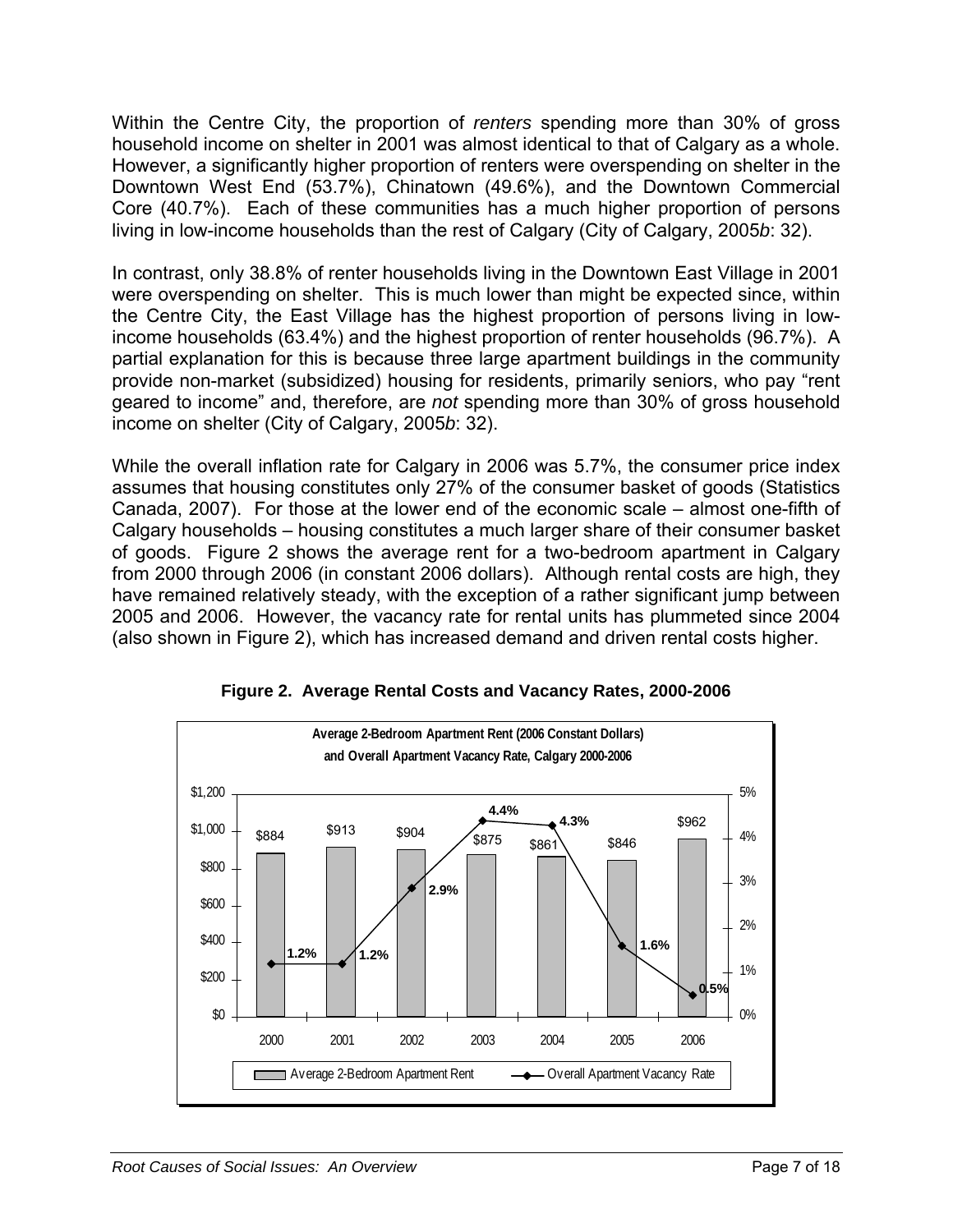### **Housing Supply**

Housing costs are also linked to the supply of housing stock. Calgary has the lowest number of rental units per capita of 15 major Canadian cities that were surveyed by Canada Mortgage and Housing Corporation and Statistics Canada. Calgary has less than 40 rental units per 1,000 population, compared to 65 units per 1,000 for Edmonton and over 150 units per 1,000 for Sherbrooke, Quebec (CMHC, 2006*a*). There are only 44,396 rental apartments or rental row homes in "purpose built rental structures" remaining in Calgary (CMHC, 2006*b*: 14; 23). This figure does not include rented single family homes or condominiums that are rented in owner-occupied buildings, however.

Calgary continues to lose rental stock to demolition or conversion into condominiums. Figure 3 shows the cumulative loss of rental *apartments* in Calgary since 2001. During that time, 4,794 apartment units have been lost to demolition or condo conversion, and a total of 71% of the 1,329 units lost in 2006 were converted into condominiums (City of Calgary, 2007*d*: 10). As Canada Mortgage and Housing Corporation (CMHC) observes, the conversion of rental suites has "far surpassed the number of new rental completions" (CMHC, 2006*a*).



**Figure 3. Cumulative Number of Apartments Lost in Calgary, 2001-2006**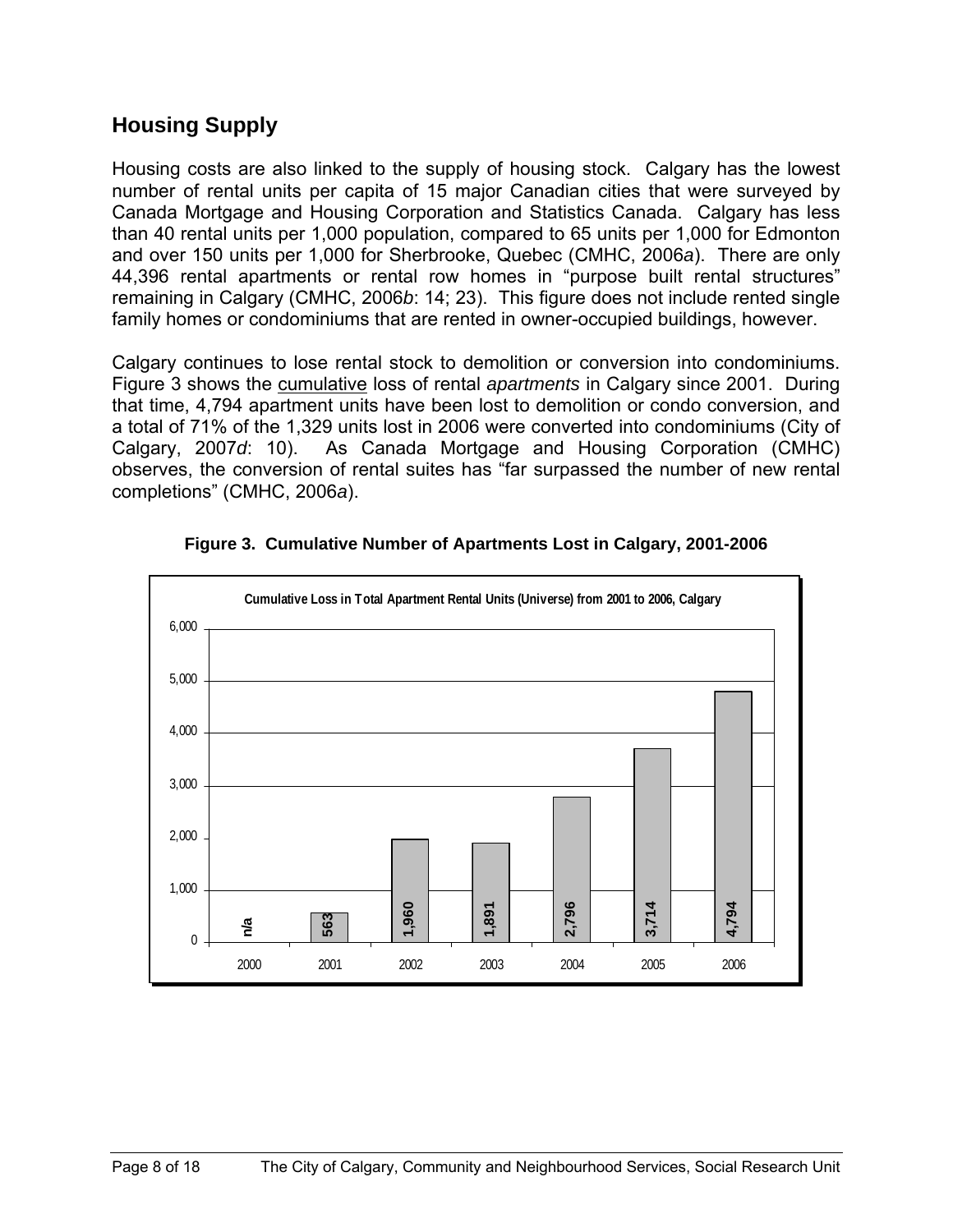As a result of high demand, the continued loss of rental accommodation, and no new rental construction, CMHC (2006*b*: 2) reports that vacancy rates for rental units in Calgary in 2006 were only 0.5%. A vacancy rate of 2.0% is often said to mean that there are essentially no vacancies in an area due to units being repaired, upgraded, and so on, meaning they are empty but not available for immediate occupancy. However, the notion that 'very low vacancy' equates to 'no vacancy' is not supported by Canada Mortgage and Housing Corporation (Neeson, 2007; CMHC, 2006*b*: 30).

While some non-market (subsidized) housing units are available in Calgary – where rental payments are geared to income so spending on shelter does not exceed 30% of gross household income – there are nowhere near enough of them to meet the growing demand. There is a constant waiting list for the non-market housing units managed by Calgary Housing Company, the primary provider of non-market housing in Calgary. In 2007, there were about 2,000 households on Calgary Housing Company's waiting list. Thus it could take up to two years for individuals and families to be accommodated in non-market housing, where rent is geared to income (City of Calgary, 2007*b*).

One reason for the lack of affordable housing in Calgary is the federal and provincial withdrawal from non-market (subsidized) housing initiatives, which began in the mid-1980s. In 1999, new federal funding through the Supporting Community Partnerships Initiative became available for community based projects to address the burgeoning problem of homelessness. In 2002, new federal-provincial program funding for nonmarket housing was introduced, which had slow uptake in Calgary due to the erosion of community capacity in the sector (City of Calgary, 2005*c*: 4). This program, the Affordable Housing Partnerships Initiative, has since been extended to 2008.

A lack of sustained and predictable capital funding from other levels of government makes it difficult for local affordable housing providers to plan in any meaningful way. In addition, a lack of government support for operating funding is an ongoing challenge for non-profit providers. This situation may be changing in Alberta with the provision of \$285 million in additional funding over three years for the implementation of some of the recommendations contained in the *Alberta Affordable Housing Task Force Report* and the announcement of an investment of \$100 million towards the creation of an Alberta Secretariat for Action on Homelessness, which is planning to build over 11,000 new affordable units in the province in the next five years and will develop a provincial plan to end homelessness within 10 years (Government of Alberta, 2007*d*; 2007*e*).

Federal tax reforms making rental properties less attractive for investors, changes to CMHC's mortgage underwriting practices for rental properties, and reductions in federal and provincial spending on housing have been strong factors in reducing the supply of rental housing all across Canada. Owners of rental properties can make money when the property is sold, but the sale of a rental property often results in a rent increase for the tenant, who may not see any improvements made to the rental unit. In a market downturn, a rental apartment building owner could lose money if they sold a building but would be able to deduct the capital losses if that were the case.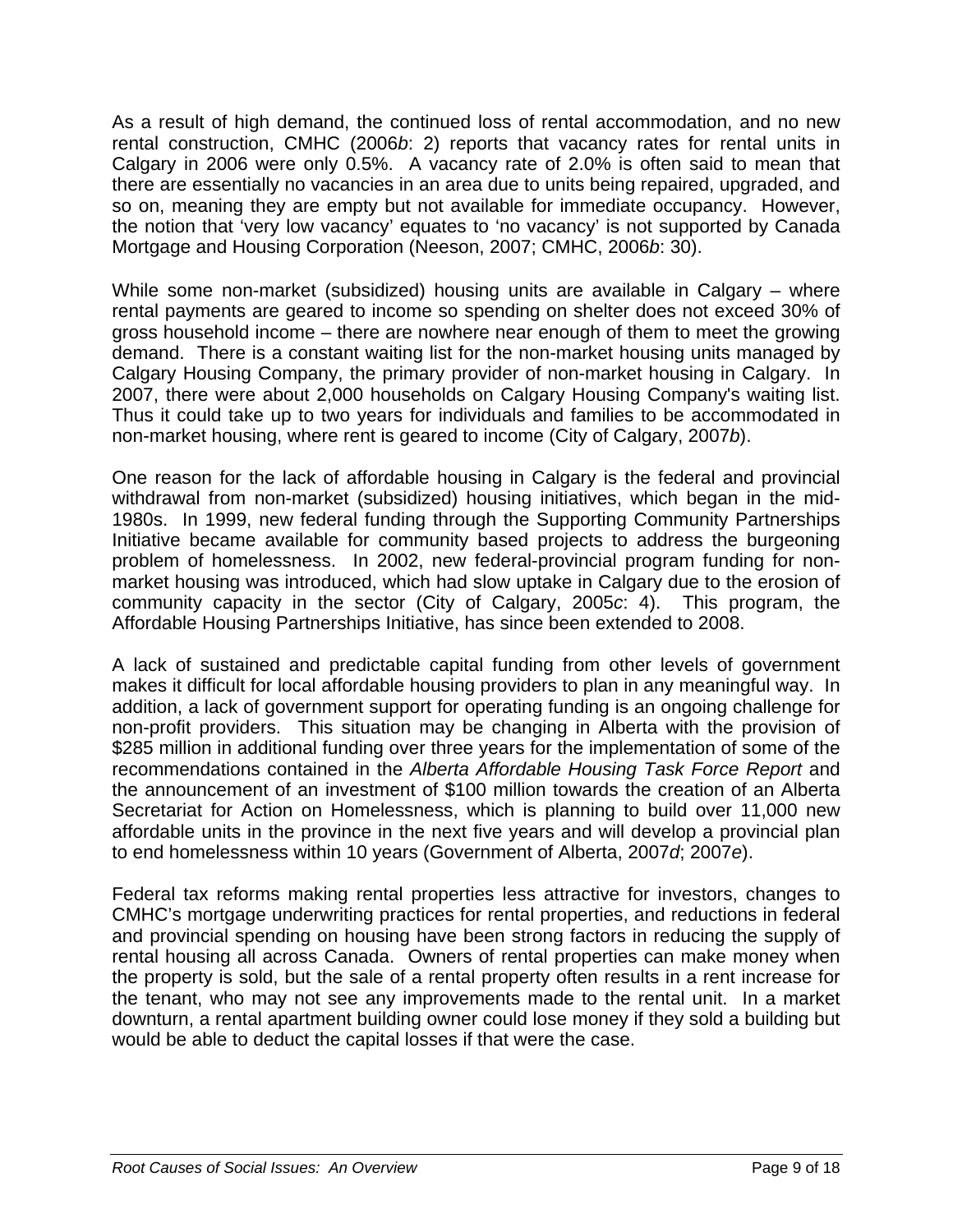A confounding factor is that renters do not receive any tax deductions or tax credits towards the payment of rent. This prevents renters from accumulating savings that could be used to purchase a home, which is another disadvantage since the way most people accumulate wealth in Canada is through home ownership. Tax advantages for homeowners include Registered Home Ownership Savings Plans, which allow tax-free savings towards the purchase of a first home and the avoidance of capital gains tax on increases to the value of a home subsequent to purchase for homeowners who sell their primary residence.

## **Mental Illness and Addictions**

Many of the poor and homeless suffer from multiple problems. For the *2002 Calgary Homelessness Study* (Gardiner and Cairns, 2002), a stratified sample of 309 homeless individuals were surveyed. In the stratified sample (for which demographic subgroups were identified by providers), it was determined that 85% of survey participants were single, 35% were Aboriginal, and 10% were women fleeing violence. In addition, half of those interviewed worked either full-time, part-time, or occasionally.

All study participants were asked to report the general cause of their homelessness. The most frequently reported causes were health problems; rent was too high; family problems (including abuse); lack of supported housing; and landlord or eviction issues. When asked what specifically caused their current episode of homelessness, having *insufficient funds for rent* was key for all respondent groups.

From this larger group of 309 homeless persons, 61 individuals who had been homeless in Calgary more than once participated in a follow-up clinical interview, where 68% of them were identified as having "probable mental illness."

While the demographic composition of the survey sample cannot be generalized to Calgary's homeless population overall (due to the stratified sampling method used), *characteristics of the sample can be generalized* since these were allowed to emerge out of the random sample (Gardiner and Cairns, 2002). Among the findings that can be generalized to Calgary's overall population of homeless persons, the study found that:

- 26% of all homeless individuals surveyed in Calgary had a *mental health problem* (e.g., schizophrenia, bipolar disorder, clinical depression, or personality disorders), compared with a rate of 25% reported in the literature reviewed for the study
- 69% of all homeless individuals surveyed had a history of *substance abuse*, versus a rate of 50% reported in the literature
- 80% of the homeless mentally ill who were interviewed for the *2002 Calgary Homelessness Study* had been incarcerated at least once – and averaging 26 times in jail – often for minor infractions like unpaid fines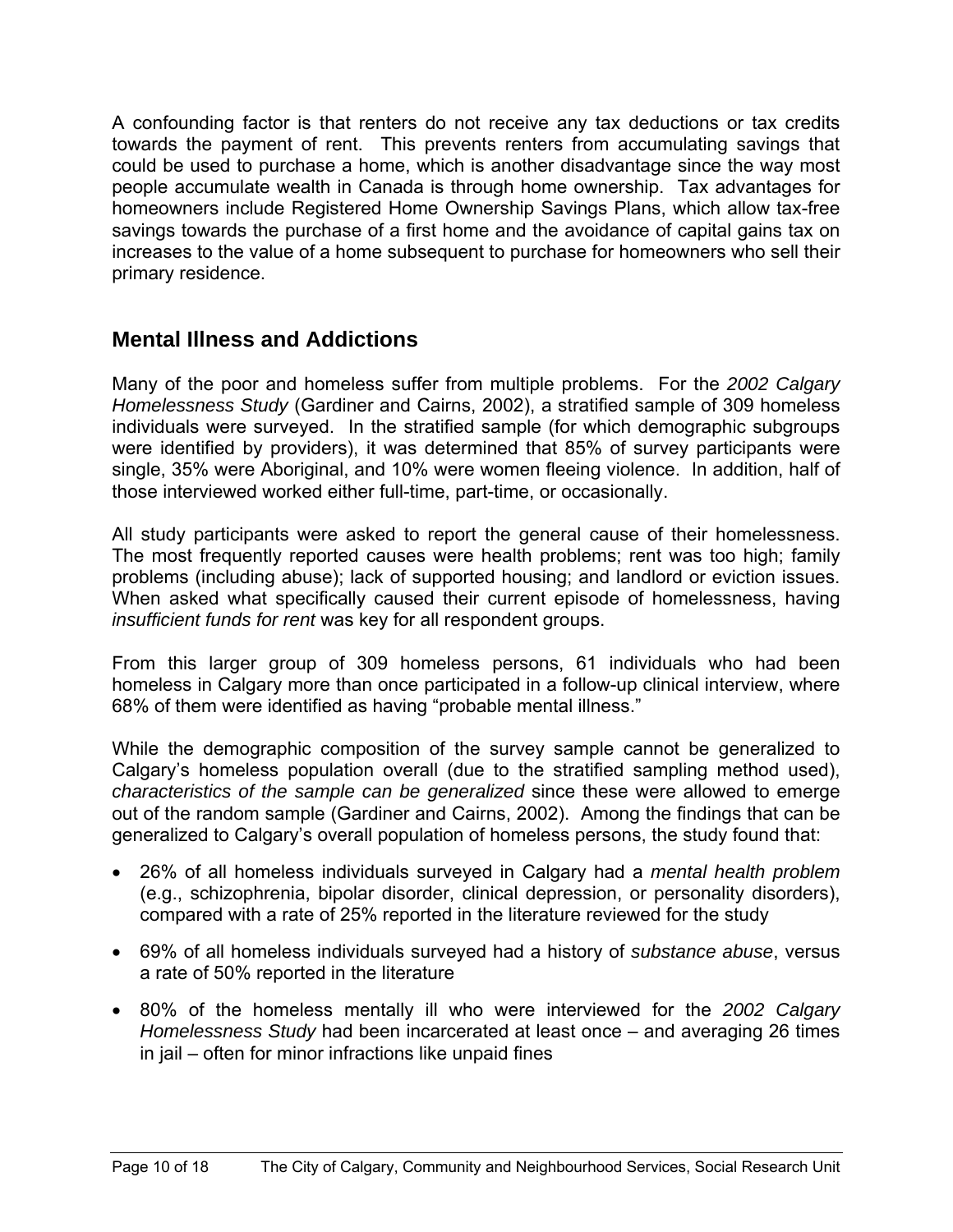- 32% of the absolutely homeless<sup>[1](#page-10-0)</sup> population surveyed had been *homeless for more than one year but less than five years*, and
- 8% of the absolutely homeless population had been continuously homeless for more than five years and were considered to be *chronically homeless* by the study team.

This demonstrates the connection between *personal characteristics* (such as poverty, mental illness or addictions) that are among the root causes of social issues such as homelessness, and *broader systemic issues* related to the lack of affordable housing and supportive services for those facing difficult and often multiple challenges (including those with the 'dual diagnosis' of mental health and addiction problems). Systemically, the deinstitutionalization of psychiatric patients in Alberta starting in the 1960's – without an associated transfer of needed funding for community treatment – has left many mentally ill and addicted Albertans to fend for themselves, often not very successfully.

The mentally ill, who are generally best served by stable surroundings and supportive care, are often left worse off without suitable housing, regular nutritious meals, and consistent access to prescribed medication. Mental illness and drug addiction often coexist, as there may be a similar neurobiological hereditary nature to both. In addition, due to the lack of understanding of mental illness in society, often those suffering from it may try to self-medicate with street drugs. This sometimes worsens their problems because of the depressant or stimulant nature of the illicit drugs they use.

Mental illness and drug addiction are not just issues of concern for the homeless in Calgary, however. According to the *Canadian Addiction Survey* (Adlaf, Begin, and Sawka, 2005) and the *Canadian Community Health Survey* (Statistics Canada, 2003), Albertans generally have higher rates of alcohol and drug dependence, and lower levels of mental health than the Canadian average. For example, 11.7% of Albertans had at least one measured mental disorder or substance dependence, compared to 10.6% of Canadians as a whole. While a one percent difference may sound small, it amounts to over 24,000 additional individuals requiring treatment, based on the Alberta population at the time (Statistics Canada, 2003). Similarly, 15.9% of Albertans surveyed reported having used drugs in the previous year, compared to the Canadian average of 14.5% (Adlaf, Begin, and Sawka, 2005).

Compounding the issue, there is an inadequate supply of treatment spaces for both mental illness and drug addiction in Calgary. The homeless serving Addictions Sector prepared an environmental scan and strategic plan in 2006, calling for more spaces and improved coordination between agencies. Based on Calgary's population in 2007, the study estimates that addiction prevalence in the city includes 41,619 people who are alcohol dependent, 35,673 people who are daily cannabis users, 9,518 people who use other illicit drugs, and 47,564 people who are addicted to prescription drugs (Gardiner, Cairns, and Hoffart, 2006).

<span id="page-10-0"></span> $\overline{a}$ <sup>1</sup> *Absolute homelessness* is defined as "individuals living in the street with no physical shelter of their own, including those who spend their nights in emergency shelters" (United Nations, cited in Gardiner and Cairns, 2002).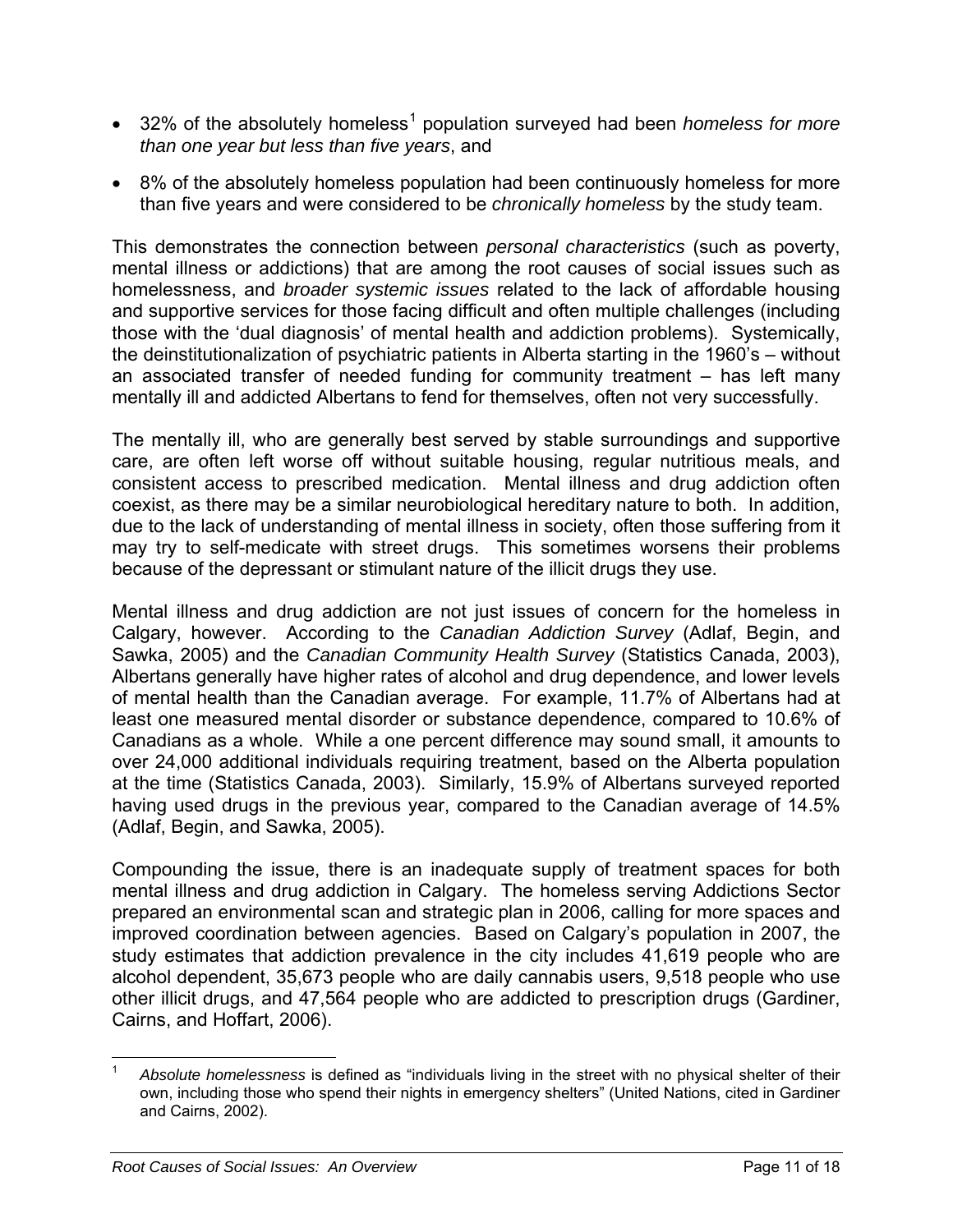There also appears to a link between drug or alcohol addiction and crime, although whether addiction is a direct cause or simply associated with crime is not entirely clear. Research has found that there may be two types of effects between addiction and crime: *psychopharmacological effects*, such as reduced inhibition and increased risk taking, and *economic effects*, such as a reliance on crimes such as theft and prostitution in order to pay for a drug habit (WHO, 2004).

In Canada, there is a particularly strong link between substance abuse and violent crime: 51% of physical assaults, 48% of sexual assaults, and 11% of homicides in Canada were found to be alcohol or drug related (Desjardins and Hotton, 2004). As identified by The City of Calgary (2005*a*), Centre City communities were the location in which half of all person and property crimes occurred in Calgary between August 2005 and 2005. Moreover, given that substance abuse can lead to violence, Emergency Medical Services statistics for 2002 to 2004 identify a large number of responses to blunt injuries and assaults (often alcohol related) and narcotics overdoses in the Centre City. This concentration of social issues may be due in part to the fact that Centre City communities are home to over 24% of the city's drinking establishments.

A related issues is that there appears to be a lack of serious consequences for those who engage in drug related crimes such as trafficking. According to the Alberta Crime Reduction and Safe Communities Task Force, although there has been a steady increase in drug charges in Alberta since 1996 – which has the third highest rates in Canada – this increased enforcement has not necessarily resulted in increased convictions or more jail time (Government of Alberta, 2007*b*). Only half of drug related charges resulted in conviction, in either youth or adult court. While drug trafficking was treated more harshly than drug possession, only 42% of convicted adult drug traffickers received jail time and fully 83% of convicted youth traffickers received only probation (Desjardins and Hotton, 2004).

Across Canada, adult criminal court statistics show a reduction in the average prison sentence for drug trafficking offences, from a median of 120 days in 1994/95 to only 90 days in 2003/04 (Thomas, 2004). Early release policies and credit for pre-trial time in jail would reduce those numbers even further. According to Statistics Canada (2006*a*), one-third of offenders return to custody within two years of release and a chronic 15% of offenders are responsible for 50% to 60% of crimes committed.

It is clear that, although criminal enforcement has its place, it is an expensive and not as cost effective as prevention and treatment. The Calgary Addictions Sector report states that "according to several conservative estimates, every \$1 invested in addiction treatment programs yields a return of between \$4 and \$7 in reduced drug-related crime, criminal justice costs, and theft alone. … When savings related to health care are included, total savings can exceed costs by a ratio of 12:1" (Gardiner, Cairns and Hoffart, 2006: 29).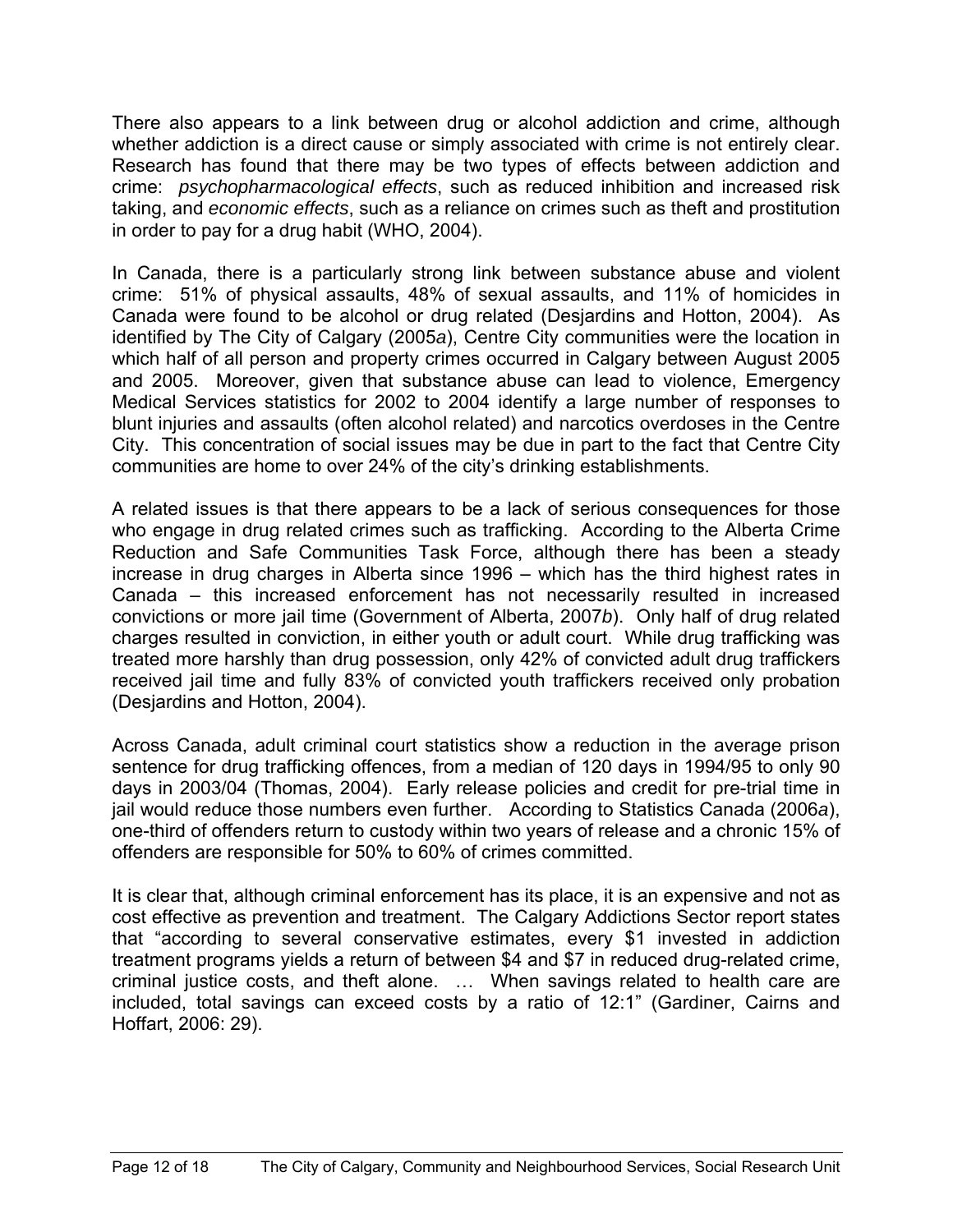Two new federal programs announced in 2007 may offer some assistance. First, the National Anti-Drug Strategy "will provide \$63.8 million over two years to prevent illegal drug use in young people, treat people who have drug addictions, and fight illegal drug crime." As a collaborative effort involving the Department of Justice, Public Safety Canada, and Health Canada, the National Anti-Drug Strategy includes plans for "preventing illicit drug use; treating those with illicit drug dependencies; and combating the production and distribution of illicit drugs" (Government of Canada, 2007).

Second, as the only large Canadian city without a dedicated mental health hospital, Calgary has been chosen as the site for the Mental Health Commission of Canada, which "is a non-profit organization created to focus national attention on mental health issues and to work to improve the health and social outcomes of people living with mental illness" (MHCC, 2007*b*). The Commission plans to develop a national strategy to address mental illness; create a Knowledge Exchange Centre to "allow governments, service providers, researchers and the general public to access evidence-based information about mental health and mental illness, and to enable people across the country to engage in a variety of collaborative activities;" and "implement a 10-year national anti-stigma campaign aimed at promoting a better understanding of mental illness among the general population and at changing public attitudes towards mental illness" (MHCC, 2007*a*).

# **Calgary's Red Hot Economy**

Between 2005 and 2006, more newcomers were attracted to Calgary than in any previous year since 1988. There were 25,557 migrants to Calgary, 9,887 individuals added through natural increase, and 237 added through annexation, for a total population increase of 35,681. Between 2006 and 2007, there was a further population increase of 28,183 (City of Calgary, 2007*a*). To illustrate the challenges of such rapid population growth, only 12,764 new residential dwellings became available in Calgary between 2005 and 2006, and only 11,768 units were added between 2006 and 2007, a significant shortfall between supply and demand (City of Calgary, 2007*a*).

As a result of increased competition for housing among newcomers to Calgary, resale housing prices increased by 40% between the second quarters of 2005 and 2006 (City of Calgary, 2006*b*). Although there has been some weakening of the housing market in the second and third quarters of 2007, this may relate to an unusually high number of properties for sale, rather than a lack of demand. Indeed, housing prices in September 2007 were still 16% higher than they were in September 2006 (City of Calgary, 2007*c*). Where housing has been purchased as rental property, price increases may have been passed along to renters. As shown in Table 5, the average monthly rent charged for a two-bedroom apartment in Calgary was \$809 in October 2005, which increased by \$153 per month to \$962 one year later (CMHC, 2006*b*: 13). This amounted to a 19% increase in average rent in one year. However, this average may not reveal the whole story, given the anecdotal evidence from some tenants about rent hikes that doubled previous rents and about bidding wars taking place to secure available rental units.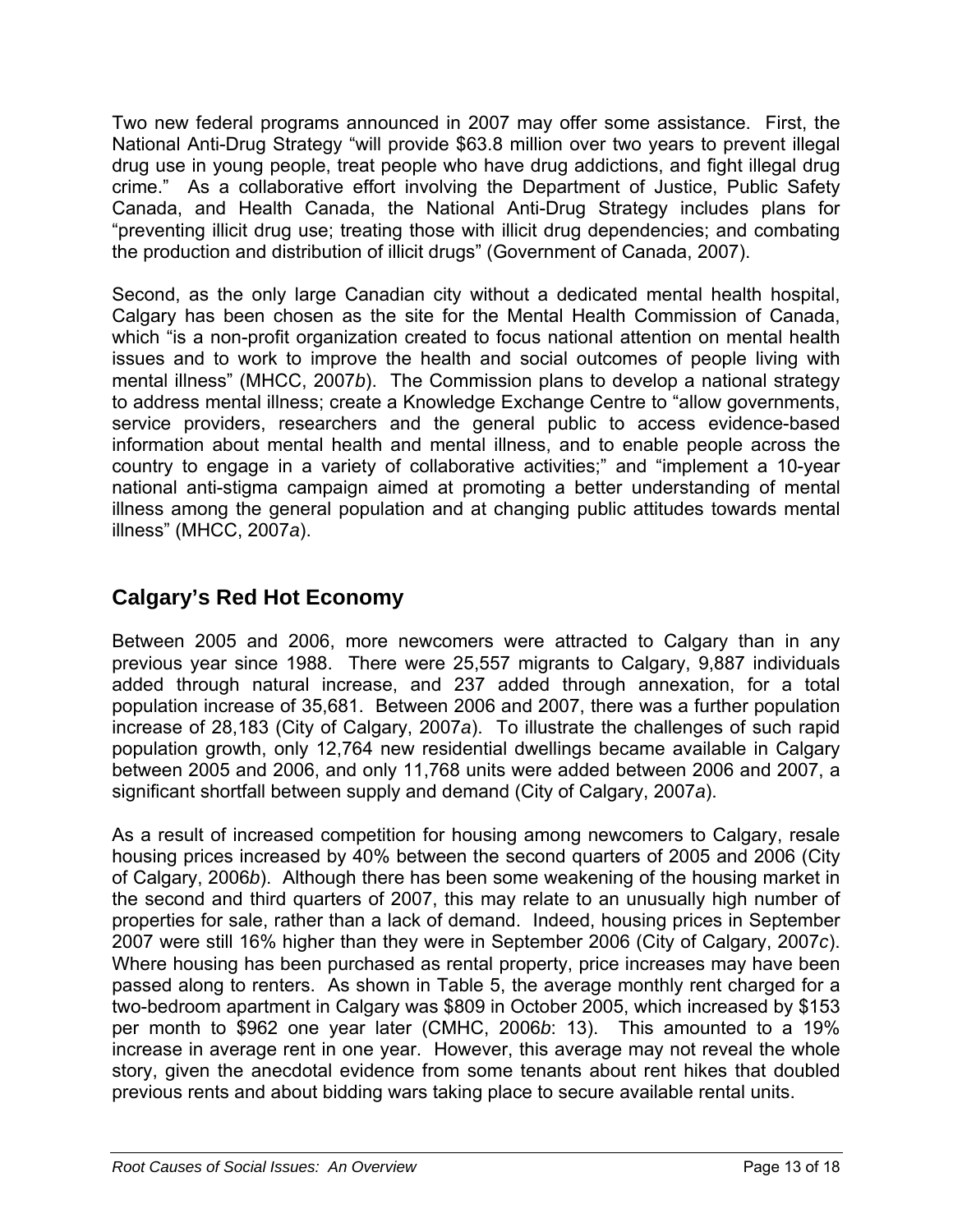Population increases from migration, low wages, high rent, high home ownership costs, and the lack of non-market housing have serious repercussions for the city as a whole. In reviewing Calgary's economic outlook for 2007, Calgary Economic Development (Legge, 2006) sums up the effects of these challenges on Calgary's economy when it observes that:

With increasing rents and energy level prices, Calgary's ability to offer housing for those looking to enter the home ownership market, or for those of lower income who need a more affordable rent, is challenged. With prices unlikely to drop, and no new rental units scheduled to be added in 2007, the outlook is not promising. This ultimately becomes a labour force retention and attraction issue, ultimately resulting in competitiveness and quality of life issues. While The City of Calgary is responding with some new affordable rental housing units, demand is far greater than supply.

## **The Complexity of Social Issues**

This overview has illustrated the complexity of social issues and helps to explain why some problems are considered to be intractable. Most Centre City neighbourhoods include higher than average proportions of people with low or no market income, low educational attainment, and a high share of income from government transfers. Many of these neighbourhoods also feature high concentrations of population groups who face many social and economic barriers and are at high risk of living in poverty. This includes seniors, lone-parent families (most often headed by women), unattached adults, recent immigrants, and Aboriginal peoples (Cooper, 2006: 11).

It is clear that some Centre City neighbourhoods also lack many of the attributes that contribute to high quality of life and make an area a desirable place to live. Barriers include poor quality housing and less than ideal neighbourhood design; environmental hazards or less than optimal environmental conditions; higher than average crime rates; limited access to affordable, accessible and high quality services, supports and recreational facilities; poor or undesirable economic development; and low levels of social capital, social inclusion, community capacity, sense of community, and civic engagement. The immediate and cumulative health, developmental, and economic consequences for children, families, and individuals living in these conditions can be negative and acute (Cooper, 2006: 11; Cooper and Bartlett, 2005).

While Calgary as a whole has yet to experience the depth of urban decay encountered in some other Canadian municipalities, the Centre City includes neighbourhoods that do experience a greater share of social problems such as poverty, homelessness, and crime. These issues "can have broad and pernicious consequences for residents, commuters, surrounding communities, and the city as a whole" (Cooper, 2006: 4). If Calgary is to flourish and mature as a sustainable, world-class city, we cannot afford to neglect the social needs of all those who live, work, study, and play in the Centre City.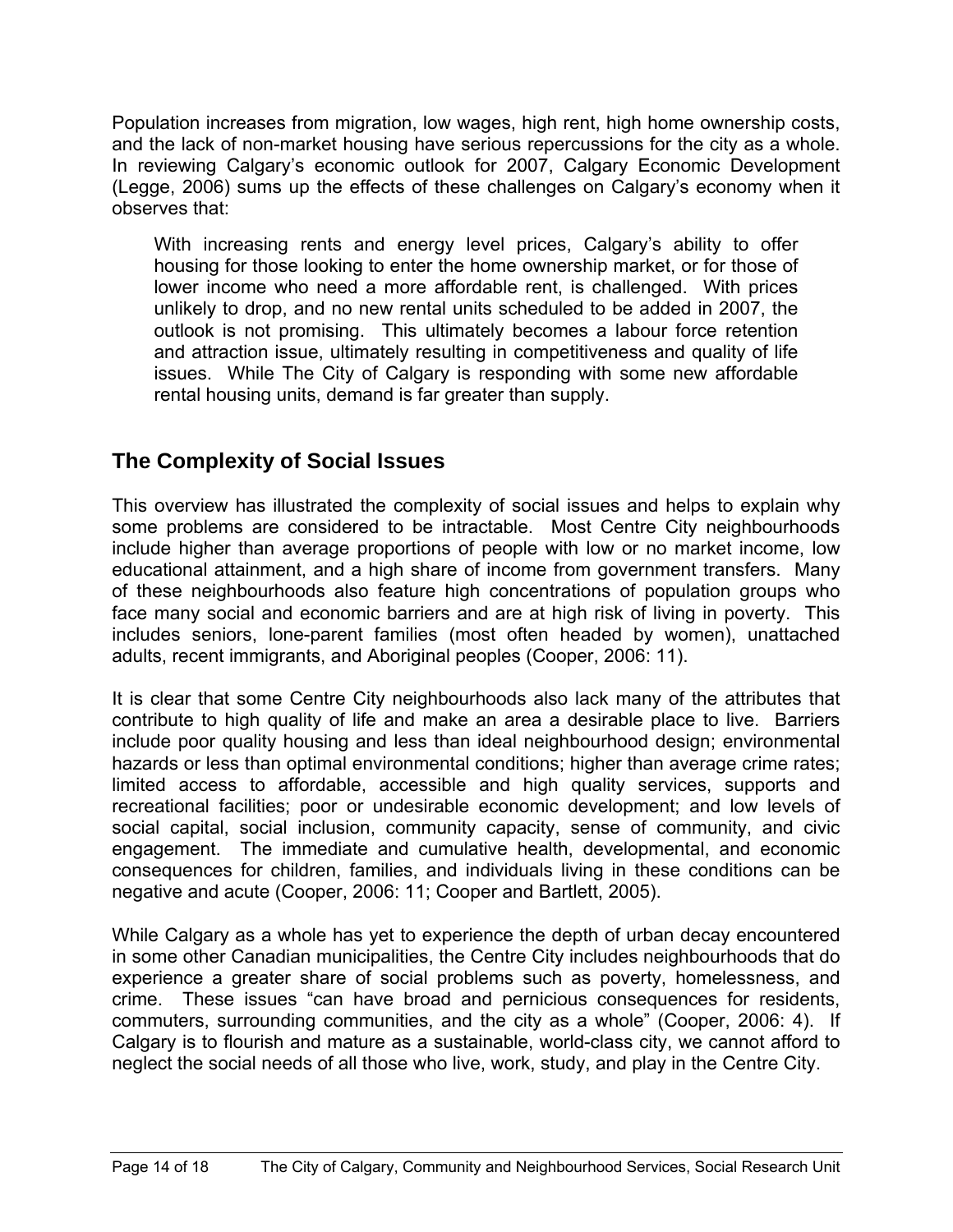#### **References**

- Adlaf, E.M., P. Begin, and E. Sawka (eds.). 2005. *Canadian Addiction Survey (CAS): A National Survey of Canadians' Use of Alcohol and Other Drugs. Prevalence of Use and Related Harms: Detailed Report*. Ottawa: Canadian Centre on Substance Abuse. [www.statcan.ca/english/Dli/Data/Ftp/cas/cas2004.htm](http://www.statcan.ca/english/Dli/Data/Ftp/cas/cas2004.htm)
- City of Calgary. 2007*a*. *2007 Civic Census Summary*. Calgary: City of Calgary, City Clerk's Office, Legislative Services, Election and Information Services. [www.calgary.ca/DocGallery/BU/cityclerks/city.pdf](http://www.calgary.ca/DocGallery/BU/cityclerks/city.pdf)

\_\_\_\_\_\_\_\_\_\_. 2007*b*. *Affordable Housing*. Website. Calgary: City of Calgary, Corporate Properties and Buildings. [www.calgary.ca/affordablehousing](http://www.calgary.ca/affordablehousing)

\_\_\_\_\_\_\_\_\_\_. 2007*c*. *Calgary's Quarterly Economic Outlook: Looking Two Quarters Ahead. Third Quarter 2007.* Calgary: City of Calgary, Land Use Planning and Policy, Corporate Economics and Geodemographics. [www.calgary.ca/docgallery/bu/planning/pdf/corporate\\_economics/quarterly\\_economic\\_outlook/20](http://www.calgary.ca/docgallery/bu/planning/pdf/corporate_economics/quarterly_economic_outlook/2007/third_quarter.pdf) [07/third\\_quarter.pdf](http://www.calgary.ca/docgallery/bu/planning/pdf/corporate_economics/quarterly_economic_outlook/2007/third_quarter.pdf)

\_\_\_\_\_\_\_\_\_\_. 2007*d*. *Fast Facts #07 – Facts and Stats on Homelessness and Affordable Housing.* Calgary: City of Calgary, Community and Neighbourhood Services, Social Research Unit. [www.calgary.ca/docgallery/bu/cns/homelessness/ff-](http://www.calgary.ca/docgallery/bu/cns/homelessness/ff-07_facts_stats_homelessness_affordable_housing.pdf)07 facts stats homelessness affordable housing.pdf

\_\_\_\_\_\_\_\_\_\_. 2006. *Calgary Economic Report: Information–Insight–Analysis. Fourth Quarter 2006: 2006 Review*. Calgary: City of Calgary, Corporate Economics and Calgary Economic Development. [www.calgary.ca/docgallery/bu/planning/pdf/corporate\\_economics/cal\\_econ\\_report\\_q3\\_2006.pdf](http://www.calgary.ca/docgallery/bu/planning/pdf/corporate_economics/cal_econ_report_q3_2006.pdf)

\_\_\_\_\_\_\_\_\_\_. 2005*a*. *Centre City Asset and Event Mapping.* Calgary: City of Calgary,

Community and Neighbourhood Services, Social Research Unit. [www.calgary.ca/docgallery/bu/cns/centre\\_city/centre\\_city\\_asset\\_and\\_event\\_mapping.pdf](http://www.calgary.ca/docgallery/bu/cns/centre_city/centre_city_asset_and_event_mapping.pdf)

\_\_\_\_\_\_\_\_\_\_. 2005*b*. *Centre City Community Profile*. Calgary: City of Calgary, Community and Neighbourhood Services, Social Research Unit. [www.calgary.ca/docgallery/bu/cns/centre\\_city/centre\\_city\\_community\\_profile.pdf](http://www.calgary.ca/docgallery/bu/cns/centre_city/centre_city_community_profile.pdf)

\_\_\_\_\_\_\_\_\_\_. 2005*c*. *Thresholds for Locating Affordable Housing: Applying the Literature to the Local Context*. Calgary: City of Calgary, Community Strategies, Policy and Planning Division, Social Research Unit. [www.calgary.ca/docgallery/bu/cns/homelessness/thresholds\\_locating\\_affordable\\_housing.pdf](http://www.calgary.ca/docgallery/bu/cns/homelessness/thresholds_locating_affordable_housing.pdf)

\_\_\_\_\_\_\_\_\_\_. 2004. *Research Brief #03 – Housing Affordability in Calgary*. Calgary: City of Calgary, Community Strategies, Policy and Planning Division, Social Research Unit.

[www.calgary.ca/docgallery/bu/cns/homelessness/rb-03\\_housing\\_affordability\\_all.pdf](http://www.calgary.ca/docgallery/bu/cns/homelessness/rb-03_housing_affordability_all.pdf)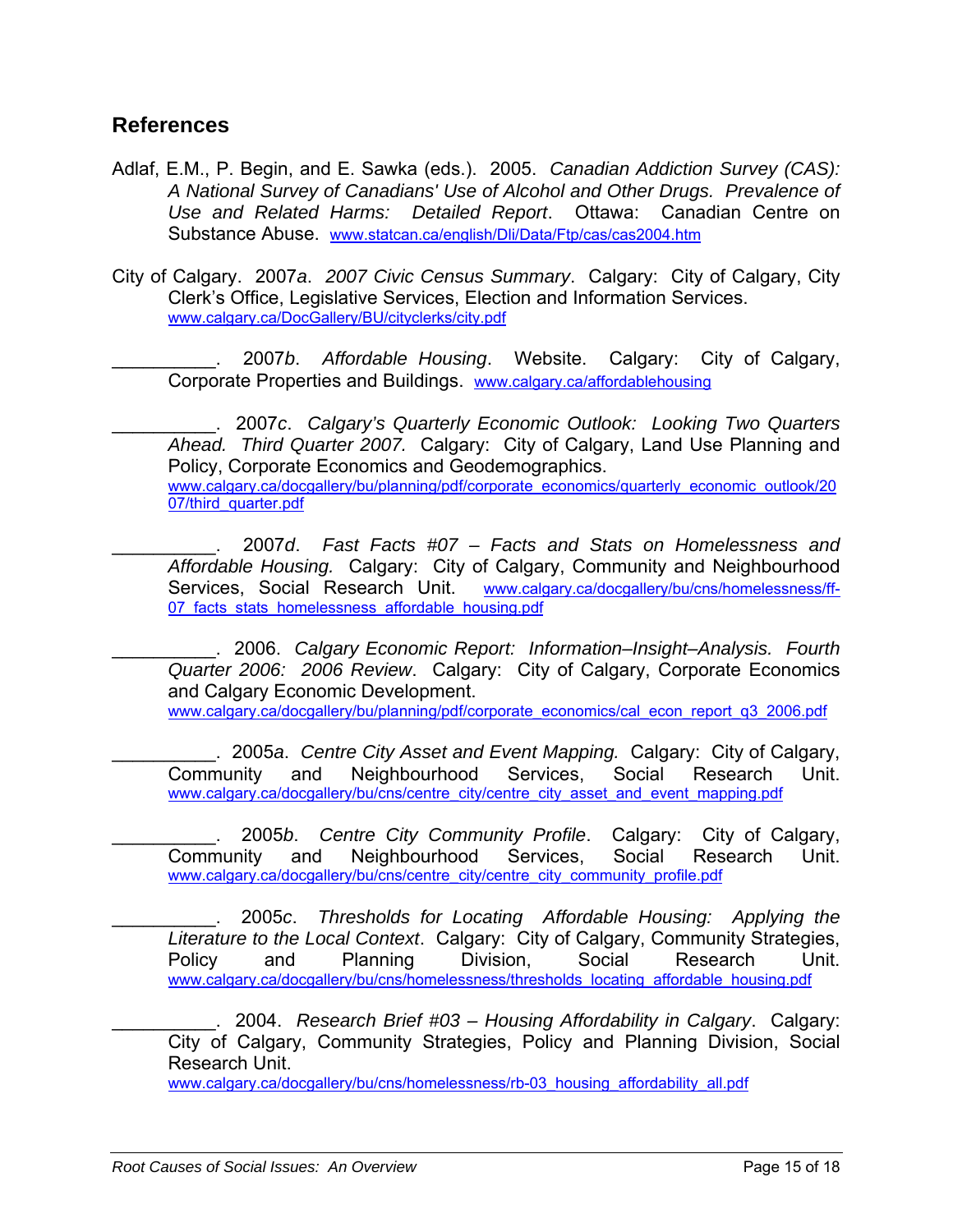- CMHC [Canada Mortgage and Housing Corporation]. 2006*a*. "Calgary CMA Rental Market Outlook." Presentation made at *Suite Success 2006: The Calgary Apartment Association's Annual Industry Tradeshow for Landlords*, 2006 October 19. Calgary, AB. [www.calapt.org/Membership/EventCalendar/SuiteSuccess2006.asp](http://www.calapt.org/Membership/EventCalendar/SuiteSuccess2006.asp)
	- \_\_\_\_\_\_\_\_\_\_. 2006*b*. *Rental Market Report: Calgary CMA*. Calgary: CMHC.
- Cooper, Merrill. 2006. *Centre City Issues and Opportunities: Final Research Synthesis, 1999-2005*. Calgary: City of Calgary, Community and Neighbourhood Services, Social Research Unit. [www.calgary.ca/docgallery/bu/cns/centre\\_city/centre\\_city\\_issues\\_and\\_opportunities.pdf](http://www.calgary.ca/docgallery/bu/cns/centre_city/centre_city_issues_and_opportunities.pdf)
- Cooper, Merrill, and Deborah Bartlett. 2005. *Strong Neighbourhoods: Building the Foundation for a United Way Neighbourhood Investment Strategy. Draft Report.* Calgary: United Way of Calgary and Area.
- Desjardins, Norm, and Tina Hotton. 2004. "Trends in Drug Offences and the Role of Alcohol and Drugs in Crime." *Juristat*. Statistics Canada – Catalogue No. 85- 002-XPE, Vol. 24, No. 1. Ottawa: Canadian Centre for Justice Statistics. <http://dsp-psd.pwgsc.gc.ca/Collection-R/Statcan/85-002-XIE/0010485-002-XIE.pdf>
- Gardiner, Helen, and Kathleen V. Cairns. 2002. *2002 Calgary Homelessness Study: Final Report* (*October 2002).* Calgary: Calgary Homeless Foundation. [www.calgaryhomeless.com/files/pdf/Calgary%20Homelessness%20Study%202002.pdf](http://www.calgaryhomeless.com/files/pdf/Calgary Homelessness Study 2002.pdf)
- Gardiner, H.P., K. Cairns, and I. Hoffart. 2006. *Needs Assessment for the Addictions Sector Project Advisory Committee*. Background Research for 3 Year (2007- 2009) Strategic Plan. Calgary: Vista Evaluation and Research Services, Inc.
- Government of Alberta. 2007*a*. *Alberta Minimum Wage Profile: April 2006 March 2007*. Edmonton: Alberta Employment, Immigration and Industry. [http://employment.alberta.ca/documents/LMI/LMI-WSI\\_minwageprofile.pdf](http://employment.alberta.ca/documents/LMI/LMI-WSI_minwageprofile.pdf)

\_\_\_\_\_\_\_\_\_\_. 2007*b Building Safe Communities and Reducing Crime: Summary of What Was Heard.* Edmonton: Alberta Justice, Alberta Crime Reduction and Safe Communities Task Force.

[www.justice.gov.ab.ca/downloads/documentloader.aspx?id=47713](http://www.justice.gov.ab.ca/downloads/documentloader.aspx?id=47713)

\_\_\_\_\_\_\_\_\_\_. 2007*c*. *Employment Standards Fact Sheet No. 27: Minimum Wage*. Edmonton: Alberta Employment, Immigration and Industry. [http://employment.alberta.ca/documents/WRR/WRR-ES-FI\\_esfs27.pdf](http://employment.alberta.ca/documents/WRR/WRR-ES-FI_esfs27.pdf)

\_\_\_\_\_\_\_\_\_\_. 2007*d*. *Government Responds to Task Force Report with \$285 Million in New Funding*. News Release 2007 April 24. Edmonton: Alberta Municipal Affairs and Housing.

[www.gov.ab.ca/acn/200704/213412425F73C-ADCF-7367-39197E9BB9992B61.html](http://www.gov.ab.ca/acn/200704/213412425F73C-ADCF-7367-39197E9BB9992B61.html)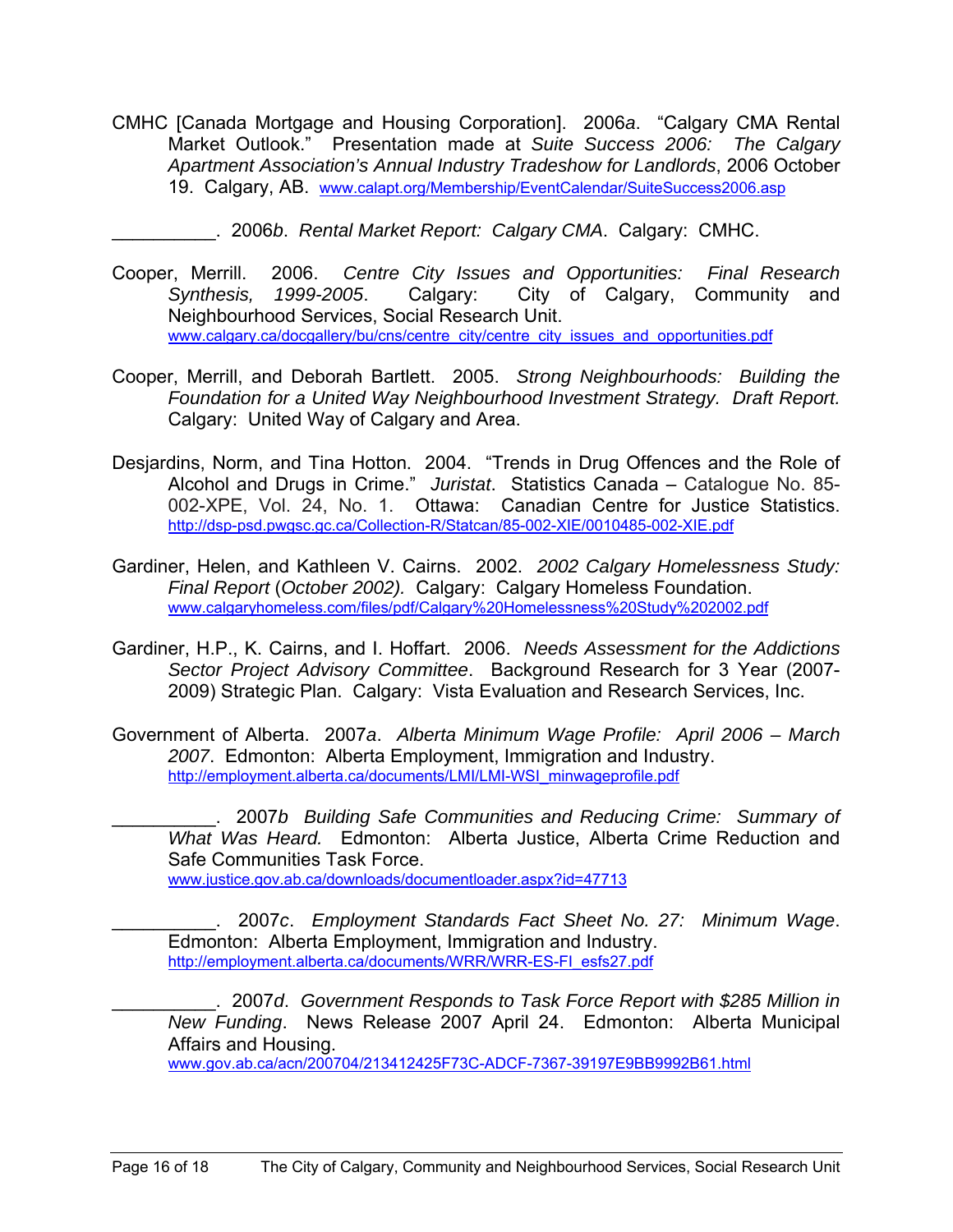\_\_\_\_\_\_\_\_\_\_. 2007*e*. *Province to Create a 10-Year Plan to End Homelessness*. News Release 2007 October 29. Edmonton: Alberta Municipal Affairs and Housing. [http://alberta.ca/home/NewsFrame.cfm?ReleaseID=/acn/200710/22408ED7C28A4-0506-E076-](http://alberta.ca/home/NewsFrame.cfm?ReleaseID=/acn/200710/22408ED7C28A4-0506-E076-FD9ED5C2CA23289B.html) [FD9ED5C2CA23289B.html](http://alberta.ca/home/NewsFrame.cfm?ReleaseID=/acn/200710/22408ED7C28A4-0506-E076-FD9ED5C2CA23289B.html)

\_\_\_\_\_\_\_\_\_\_. 2005. *New and Enhanced Benefits Available to AISH Clients*. Press Release 2005 October 4. Edmonton: Alberta Seniors and Community Supports. [www.gov.ab.ca/acn/200510/18845EE45BE65-28EA-4135-AA59BA59DDDD97B1.html](http://www.gov.ab.ca/acn/200510/18845EE45BE65-28EA-4135-AA59BA59DDDD97B1.html)

\_\_\_\_\_\_\_\_\_\_. 2004. *Alberta Works Income Support Program for Expected to Work and Not Expected to Work Clients – Your Guide*. Edmonton: Alberta Human Resources and Employment.

[http://employment.alberta.ca/documents/FCH/FCH\\_yourguide.pdf](http://employment.alberta.ca/documents/FCH/FCH_yourguide.pdf)

Government of Canada. 2007. *Prime Minister Pledges Crackdown on Drug Criminals, Compassion for their Victims: New National Anti-Drug Strategy a Two-Track Approach for Results.* News Release 2007 October 4. Ottawa: Government of Canada, National Anti-Drug Strategy. [www.nationalantidrugstrategy.gc.ca/nr-cp/doc2007\\_10\\_04.html](http://www.nationalantidrugstrategy.gc.ca/nr-cp/doc2007_10_04.html)

\_\_\_\_\_\_\_\_\_\_. 2006. *Current and Forthcoming Minimum Hourly Wage Rates for Experienced Adult Workers in Canada*. Website. Ottawa: Human Resources and Social Development Canada. <http://srv116.services.gc.ca/wid-dimt/mwa/index.aspx?report=report1>

Government of Saskatchewan. 2007. *Minimum Wage Increase Announced.* News Release 2007 October 3. Website. Regina: Government of Saskatchewan, Department of Labour.

[www.gov.sk.ca/news?newsId=7fa94dc1-01b2-421b-af89-20f100aff108](http://www.gov.sk.ca/news?newsId=7fa94dc1-01b2-421b-af89-20f100aff108)

- Legge, Adam. 2006. *Economic Outlook 2007 Commentary.* Calgary: Calgary Economic Development.
- MHCC [Mental Health Commission of Canada]. 2007*a*. *Key Initiatives.* Website. Ottawa: Mental Health Commission of Canada. [www.mentalhealthcommission.ca/keyinitiatives.html](http://www.mentalhealthcommission.ca/keyinitiatives.html)

\_\_\_\_\_\_\_\_\_\_. 2007*b*. *Mental Health Commission of Canada.* Website. Ottawa: Mental Health Commission of Canada. [www.mentalhealthcommission.ca/keyinitiatives.html](http://www.mentalhealthcommission.ca/keyinitiatives.html)

- National Council of Welfare. 2006. *Welfare Incomes 2005*. Ottawa: National Council of Welfare.
- Neeson, Brendan (Market Researcher, Prairie and Territories Market Analysis Centre, CMHC). 2007. Information on how CMHC interprets vacancy rates as a percentage of the total rental universe, which "can be recorded as low as zero." Personal communication with Sharon Stroick. 2007 October 31.